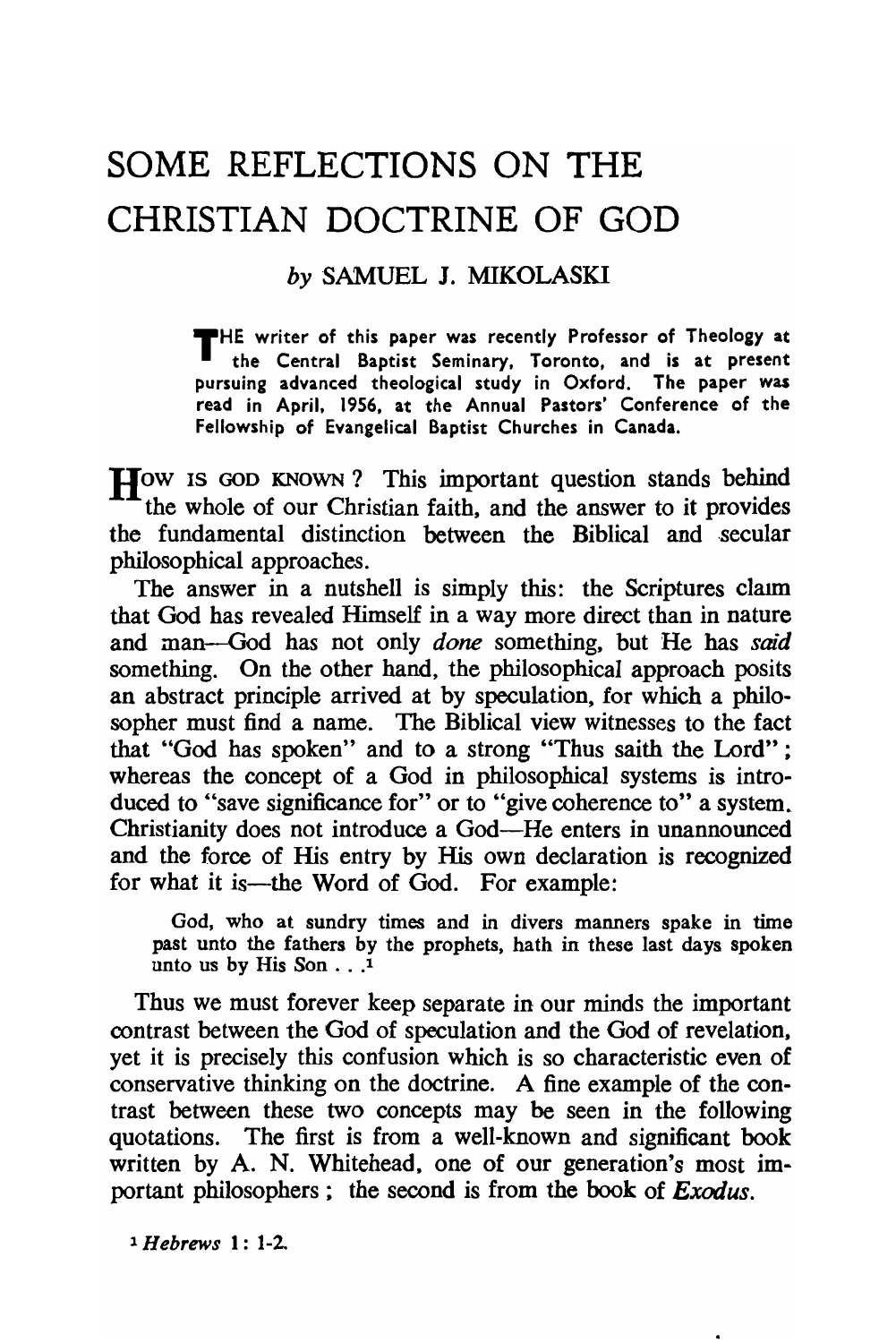Aristotle found it necessary to complete his metaphysics by the introduction of a Prime Mover-God. . . . For nothing, within any limited type of experience, can give intelligence to shape our ideas of any entity at the base of all actual things, unless the general character of things requires that there be such an entity.  $\ldots$  In the place of Aristotle's God as Prime Mover, we require God as the Principle of Concretion.2

I appeared unto Abraham, unto Isaac, and unto Iacob, by the name of God Almighty; but by my name Iehovah was I not known to them.3

The first quotation epitomizes the philosophical approach—God is The First Cause, The Principle of Concretion, The Absolute, The One, The Prime Mover. He is an abstraction necessary in the construction of a conceptual framework for the completion of the system, and not the Intruding One who comes to us, and speaks for Himself as the text from Scripture clearly indicates.

The tragedy is that the philosophical method stands behind a great deal of our theological literature and this is worsened by the fact that often we are so ignorant of the basic Biblical principles of the method of the Divine self-disclosure that we  $\hat{d}$ on't know that our conclusions and thought-patterns are often not Biblical but philosophical. This fact may be illustrated in two approaches frequently taken to this doctrine.

*First,* in respect to proofs for the existence of God. Most theological texts begin a study of the doctrine with an enumeration and explanation of the classical proofs for the existence of God, namely, the Ontological, Cosmological, Teleological, and Moral Arguments. Almost without exception it is stated that these are not "proofs" in the real sense, but are only corroborative arguments. Of course they are not proofs, for the term "proof" is ambiguous for one thing, and even if the meaning of the term were clearly defined, we could not prove the existence of God rationally, for then we would enclose Him within the limits of a syllogism, and when we think the matter over carefully we find that any ultimate fact is not amenable to "proof"; it just is and is seen to be such immediately.

The Bible does not set out to prove God's existence; it declares it on the basis of His self-disclosure. He does not reveal Himself as the One, the Absolute, the Prime Mover, but as the God and Father of our Lord Jesus Christ.

Further, it is important to note that the mode of the divine

2 A. N. Whitehead, *Science and the Modem World* (cheap edition), pp. J73-174 .

.'I *Exodus* 6: 3.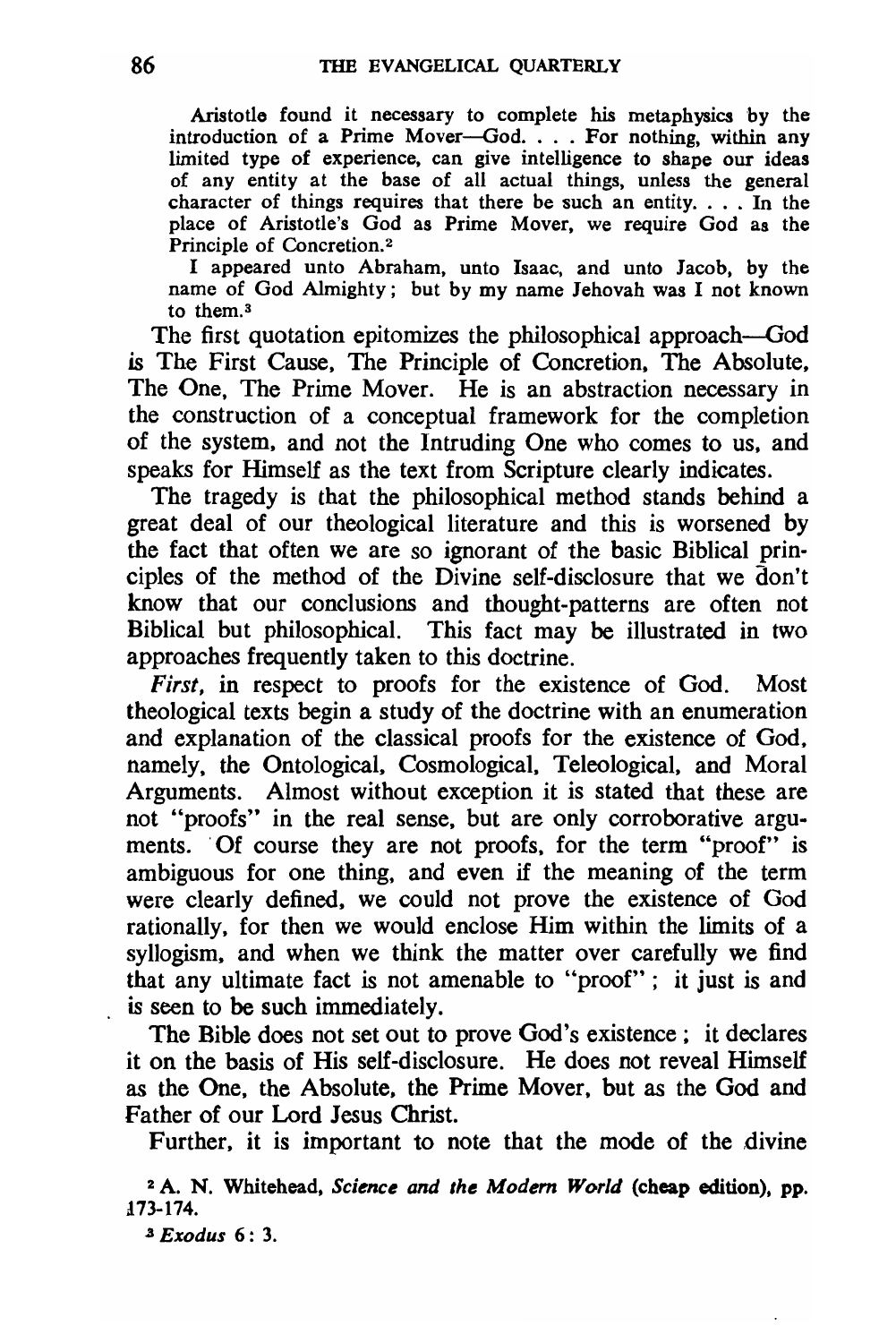self-disclosure is in terms of the NAME of God. In philosophy the name of God represents a term of abstraction summarizing the views of the philosopher on deity, whereas in the Christian view, the "name of God" is not something given by man to his view of God, but the means by which God reveals Himself to man. The reason for this is the stress given to the meaning and use of NAME in the Bible. For example, note the following texts:

1. Exodus 3: 13-14, "And Moses said unto God, Behold, when I come unto the Children of Israel, and shall say unto them, The God of your fathers hath sent me unto you; and they shall say to me, What is his name? what shall I say unto them? And God said unto Moses, I AM THAT I AM: and he said, Thus shalt thou say unto the children of Israel, I AM hath sent me unto you." (In this passage note that I AM THAT I AM does not mean the abstraction 'I am he who is', but 'I am the mysterious one'. Cf. Judges 13: 18, 'Wherefore askest thou after my name, seeing it is wonderful?')

2. Exodus 15: 3, "The Lord is a man of war: the Lord is his his name".

3. Isaiah 42: 8, "I am the Lord: that is my name: and my glory will I not give to another, neither my praise to graven images".

4. Isaiah 51: IS, "But I am the Lord thy God, that divided the sea, whose waves roared: The Lord of hosts is his name."

5. Jeremiah 33: 2, "Thus saith the Lord the maker thereof, the Lord that formed it, to establish it; the Lord is His name; Call unto me, and I will answer thee, and shew thee great and mighty things, which thou knowest not".

Throughout the Old Testament the NAME of God meant to the Hebrew far more than just a term of distinction by which he distinguished Jehovah from the heathen gods of nature such as the Baalim. The NAME of God confronted Israel with the real mystery of the self-disclosure of God and holds the central point of the revelation of God to His people. The NAME of a thing for the Hebrew was a revelation of the nature of the person or thing named, and in some instances was taken to be equivalent for the thing itself. Hence names were jealously guarded because they were the reflection of the character.

Herman Bavinck. in his monumental work *The Doctrine of God,* is right when he says: "All that which can be known of God by virtue of his revelation is called by Scripture God's *name".4*  Exodus 33: 19 reads: "I will proclaim the name of the Lord before thee; and will be gracious to whom I will be gracious, and will show mercy to whom I will show mercy".

The New Testament carries in it the same emphasis. Our Lord

4 Herman Bavinck, *The Doctrine 0/ God* (Grand Rapids, 1951), p. 83.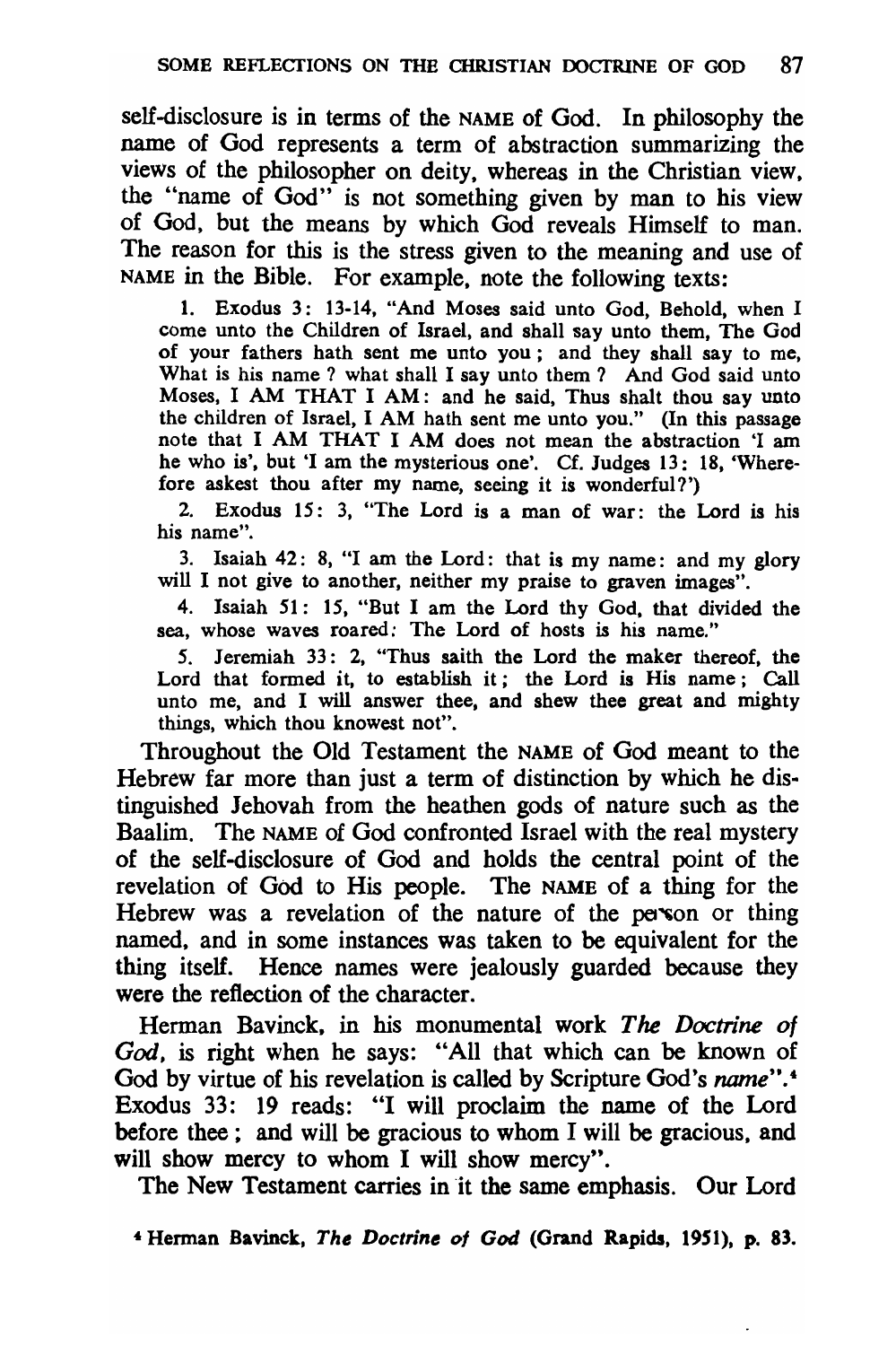taught his disciples to pray by saying. "Our Father who art in heaven, hallowed be thy name". In John 17 our Lord prays and in that prayer He sums up all that He came to accomplish in the words of verse 6. "I have manifested Thy Name unto the men which Thou gavest me out of the world . . .", which surely involves their and our redemption. And in continuing His prayer our Lord entreats the Father for the preservation of His disciples in a similar vein. "Keep through thine own name those whom thou hast given me, that they may be one, as we are".

The rationale of this is clear. Because God is revealed in His name. He is not discovered but is given. No man can know God truly apart from revelation. NAME implies that God is not an abstract principle. but a Person who discloses Himself to us. and the very use of the concept involves the idea of communication. The personification of the name of God to us is the incarnation of our Lord Jesus Christ. and this relationship is clearly shown in the verses quoted from John 17. In the name of God stands the covenant of God with us. and Christ's accomplishment of the work of redemption.

I urge strongly upon you the study of the names of God-both the single and compound names. Such names as El. Adonai. El Shaddai and Jehovah convey to us the progressive divine selfdisclosure. Again. to quote Bavinck:

The name Elohim designates God as Creator and Preserver of all things; El Shaddai represents Him as the Mighty One who makes nature subservient to grace; Iehovah describes Him as the one whose grace and faithfulness endure forever; Iehovah Sabaoth characterizes Him as the King in the fulness of His glory, surrounded by organized hosts of angels. governing the entire universe as the Omnipotent One, and in His temple receiving the honour and adoration of all His creatures.5

Surely such a grand declaration must raise within us words of praise to this One who revealed Himself in the past. who to us in the Lord Jesus Christ has revealed Himself as Father through the atonement wrought by Christ, to whom all honour is due, and a larger part in the preaching and teaching in which we engage.

The *second* aspect of the problem is the way in which the attributes of God· are to be conceived.

The philosophical approach to the doctrine of God with the various definitions of being involves an attempt to abstract the essence or being of God from the attributes. It is the attempt to view the essence of God without all qualities. but never as the

5 *I bid.,* p. 108.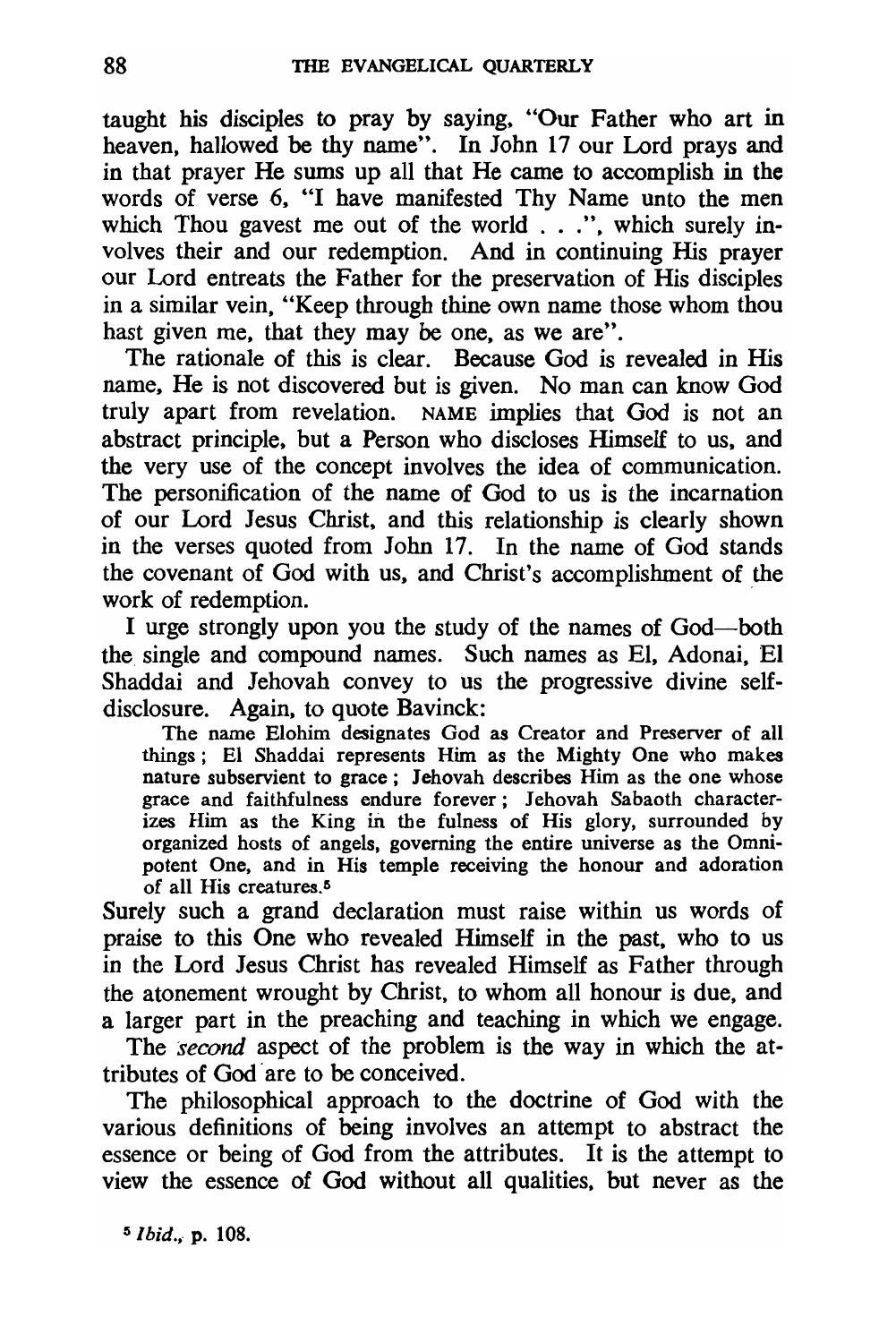Father of our Lord Jesus Christ, and our Father through faith in the name of Christ.

Historically, while the problem was not serious in the early fathers, it has assumed an importance out of proportion to its value, due to the infusion of Neo-platonism into Christianity through Pseudo-Dionysius the Areopagite, who in medieval theology is more quoted than Augustine. It is clear that Greek philosophical speculation on the essence/attributes problem as applied to the being of God finds its way into Christianity through the Alexandrian School, notably from Plotinus and Dionysius, and in later medieval thought, through Scotus Erigena, becomes firmly established as an integral element of Christian theology.

The problem involved is, how are the attributes of God conceived to be related to the being of God, and this at once involves the presupposition that attributes may be abstracted from essences, which is a legacy of the Greek system. The Platonic system involved the abstraction of the attributes of a thing, so that one might arrive at what is its inmost essence, being, or *ousia.* The same method was applied to the being of God.

Three methods of arriving at a description of the essence of God have come down to us from Neo-platonism in the writings of the Pseudo-Dionysius. These are well-known, and are mentioned here:

1. The *Via Negationis,* or the way of negation. This is the 'negative Theology', so often spoken about, something like the self-emptying of the mystic. The thinker is to abstract away from the object all that is attribute, or change, until he comes to the irreducible essence, which is the core, the being, or the *ousia.* This is unchanging, and as far as God's being is concerned, ineffable, to be expressed only in negative terms.

2. The *Via Eminentiae,* or way of analogy. It is a system of analogy drawn from experience, that degrees of wisdom, power, being, imply an absolute wisdom, power, being. It is this concept which stands behind the Ontological Argument for the existence of God as devised by Anselm of Canterbury and is the basis for a Natural Theology. For example, the argument: Man knows; Angels know more; God is all-knowing.

3. The *Via Causalitatis,* or the way of cause/effect relationship. Through the idea of cause/effect relationship we work back to the first Cause, its essential nature, and its attributes.

It is significant to note that the speculative approach by which the so-called essence is abstracted from the attributes dominates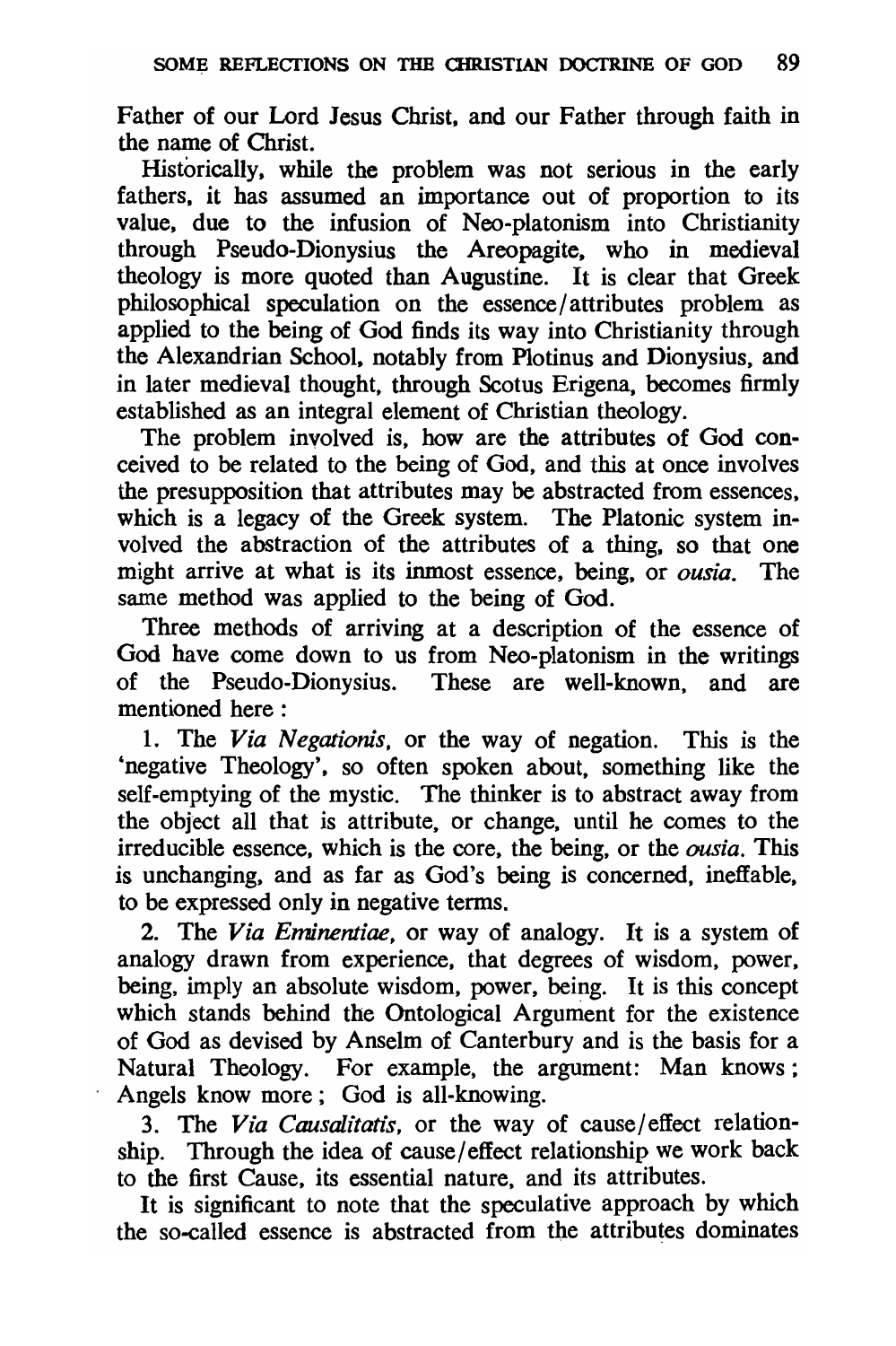the consideration of the attributes of God in most of our theological textbooks. Usually it is exhibited in attempts to classify the attributes of God into two groups, that is, those that apply to a description of His so-called essence, or *ousia.* and those involving the transitive relation of His person to creation and moral creatures. For example, A. H. Strong. among others. takes this position by dividing the attributes into Absolute or Immanent. and Relative or Transitive. The Absolute are those applying to the being of God, whereas the relative are those applying to God's relations to other things, and persons. In the first he groups Spirituality, Infinity, and Perfection; while in the second, Relation to Time and Space, to Creation, and to Moral Beings.<sup>6</sup> Strong adopts the essence/attribute distinction as suggested in the following, "The attributes have an objective existence" and, "The attributes inhere in the divine essence", while at the same time declaring, "We cannot conceive of attributes except as belonging to an underlying essence which furnishes their ground of unity".<sup>7</sup> These sentences indicate the presuppositions on which Strong is working and also the problem he faces in this position.

Now when we speak of the 'essence' of God, if we are to speak Biblically and not after the fashion of Greek philosophy, we must not speak of a central core or *ousia* or being. in which the other attributes inhere and from which they may be 'abstracted' to leave an 'absolute'. Rather, the Christian theologian must have in mind the sum of that which God has revealed about Himself and the mode of that revelation, which is not abstraction, but self-disclosure in terms of His NAME. The philosopher arrives at his conception of God by a process of abstraction, whereas the Christian theologian arrives at his conception by a process of addition-adding together what God has revealed about himself in terms of His name, to construct a sum 'of knowledge. Thus we may not follow the method of abstraction, else we shall be bogged down in the unbiblical problem of what is meant by 'essence', but we must conceive of the attributes of God as identical with His being. God's attributes do not differ from each other or from one another. God *is* what He *has.* <sup>8</sup>

The contrast of these two points of view may be seen in the two following quotations, the first taken from L. S. Chafer, and

8 Bavinck, *op. cit.,* p. 121.

<sup>&</sup>lt;sup>6</sup> A. H. Strong, *Systematic Theology* (Philadelphia, 11th ed., 1947), pp. 247-8.

<sup>T</sup>*Ibid.,* pp. 244-6.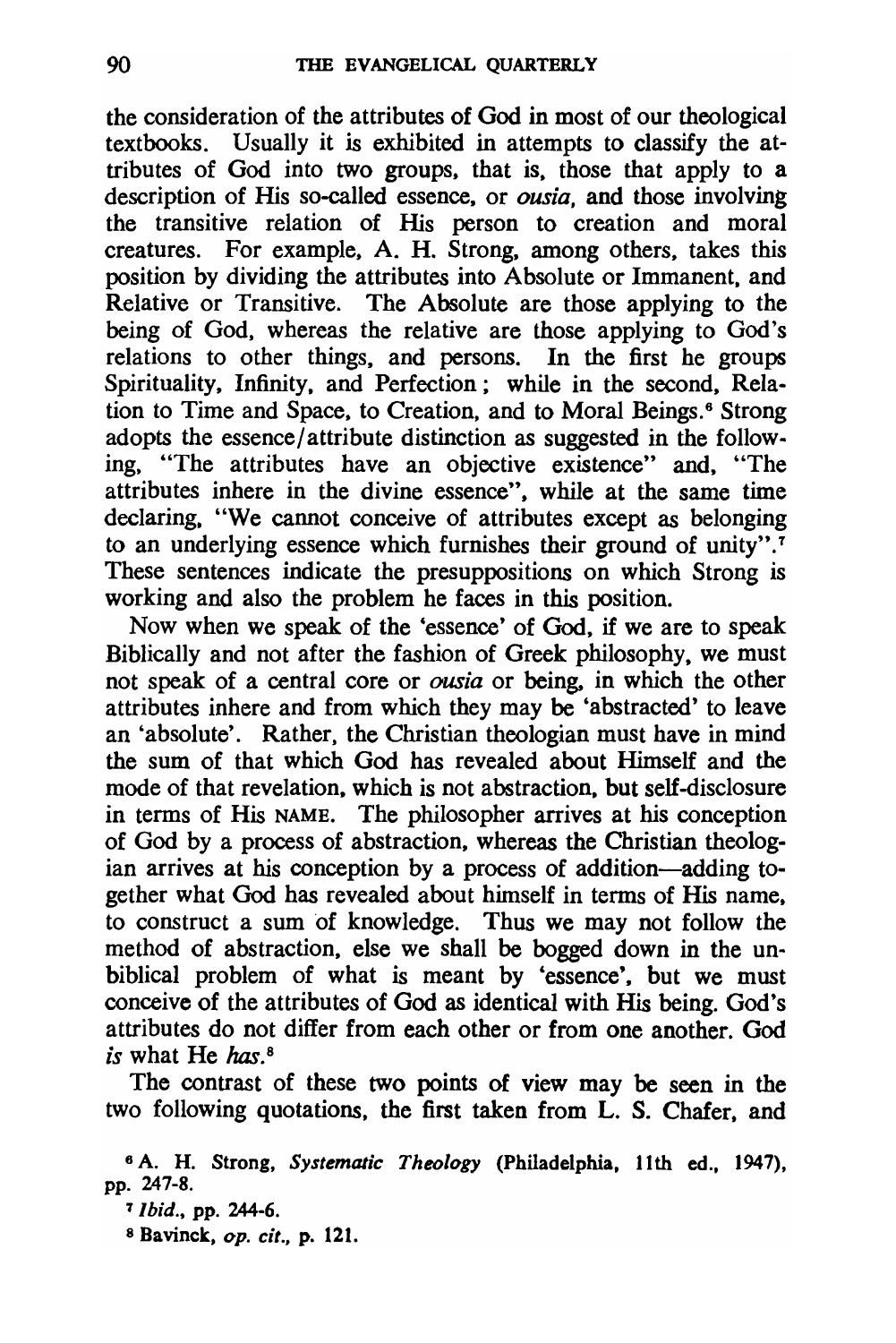the second, from Emil Brunner. Now I have not pitted Brunner against Chafer in order either to discredit Chafer or to vindicate Brunner. In my own thinking there is much that I can learn from both without subscribing to certain of the underlying premises of each of them. My purpose is to make us aware that we must be willing to acknowledge truth where we find it, particularly in days when we need as much light as possible thrown upon our study of Biblical Theology. Also, we must be aware of our presuppositions, and dependence on authorities, and hearsay evidence. Just because Dr. So-and-So said it may make it noteworthy, but not necessarily true. And on this subject of the Doctrine of God, particularly on the questions of the evidence for the existence of God and the character of God disclosed in His self-revelation, a doctrine which stands at the core of our Christian Faith, we need to be particularly careful that our thought patterns are Biblical. But first, to Chafer's position:

An attribute is a property which is intrinsic to its subject. It is that by which it is distinguished or identified. The term has two widely different applications, which fact is evidenced by the twofold classifications already named. It seems certain that some qualities which are not specifically attributes of God have been included by some writers under this designation. A body has its distinctive properties, the mind has its properties, and in like manner, there are specific attributes which may be predicated of God. The body is more than the sum-total of all its properties, which is equally true \ of the mind; and God is more than the sum of all His attributes. However, in each case these peculiar definitives retain an intrinsic value in the sense that the body, the mind, or God Himself cannot be conceived apart from the qualities attributed to them and apart from them He would not appear to be what He is. On the other hand, while any true conception of God must include His attributes, it is required that the attributes themselves must be treated as abstract ideas.<sup>9</sup>

This extended quotation epitomizes the brief section on the attributes in Chafer's *Systematic Theology* and I note the following questions and problems that arise in my mind respecting his position:

(a) Note that the essence/attributes dualism is apparently maintained, yet Chafer can say at the end of his discussion, without qualification, "The whole of the divine essence is in each attribute and the attribute belongs to the whole essence."10

(b) Chafer retains a mind/body dualism which appears partly Platonic and partly Cartesian. What can be said to be the useful-

10 L. S. Chafer, *op. cit.,* p. 191.

<sup>9</sup> L. S. Chafer, *Systematic Theology,* vot. I, p. 190.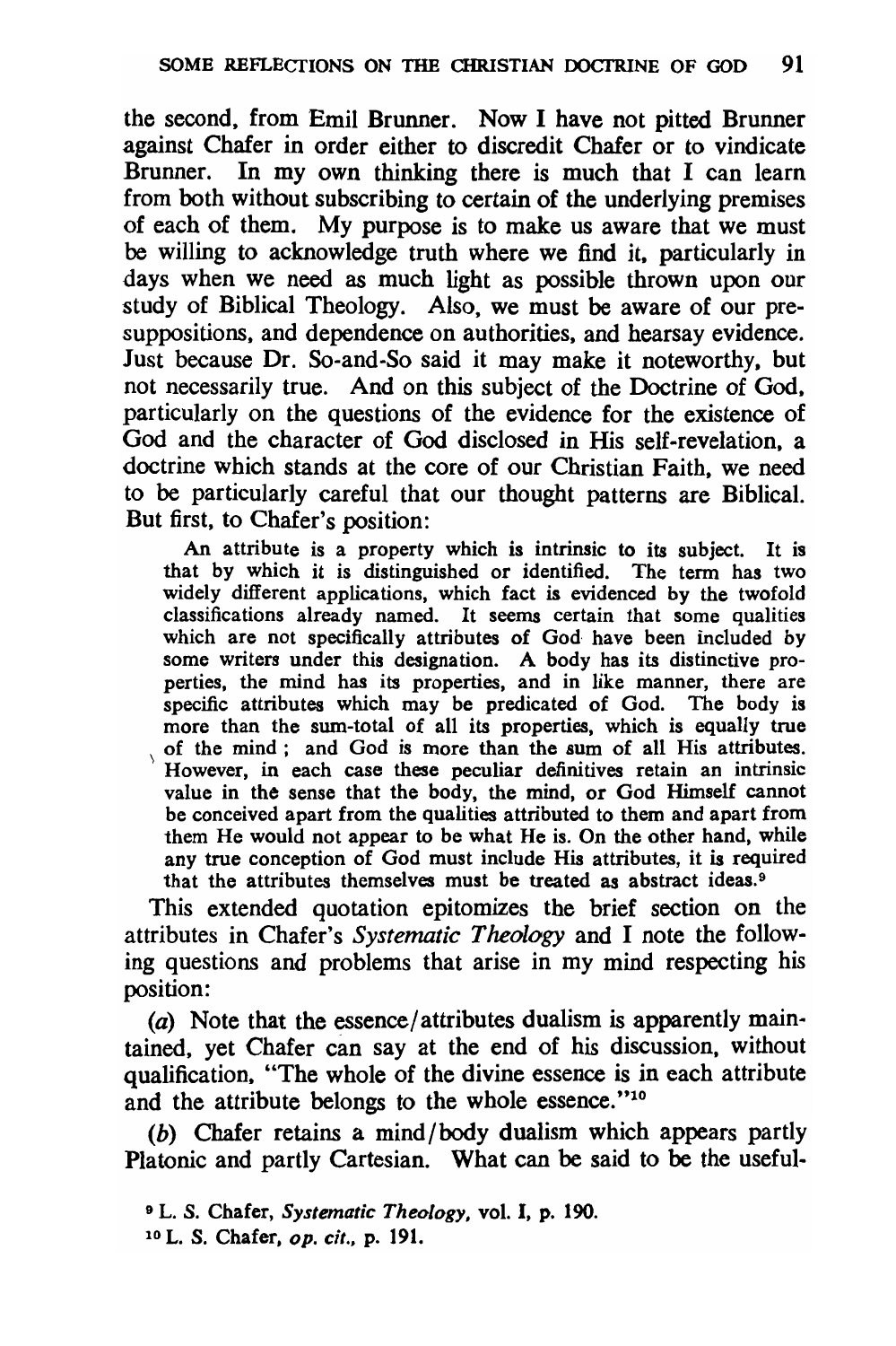ness and the implications of the infusion of such systems of thought into Christian Theology, particularly in the light of changing opinions both in Theology on the Biblical teaching as to the constitution of man, and also in modern psychology  $\tilde{?}$ 

(c) What is the meaning of the statement, "God is more than the sum of all His attributes"? May this in some respects be designated as an infusion of Hegelianism into Christian Theology?

 $(d)$  May an analogy be drawn, legitimately, between bodies and their properties and God and His supposed properties? For example, he says, "A body has its distinctive properties ... mind has . . . and in like manner, there are specific attributes which may be predicated of God."

 $\overline{e}$ ) What meaning may be assigned to the following paradox, ". . . God Himself cannot be conceived apart from the qualities attributed to them. By abstract thinking, God may be conceived apart from His attributes; but it remains true that He is known by His attributes and apart from them he would not appear to be what He is"?

(f) What does it mean to say that "attributes themselves must be treated as abstract ideas"?

To the writer there are serious difficulties logically. in the metaphysics employed. and also in the Biblical data which bear on the problem. militating against Chafer's position. The contrasting: position is that of Brunner. which follows:

Anyone who knows the history of the development of the doctrine of God in "Christian" theology, and especially the doctrine of the Attributes of God, will never cease to marvel at the unthinking way in which theologians adopted the postulates of philosophical speculation on the Absolute, and at the amount of harm this has caused in the sphere of the "Christian" doctrine of God. They were entirely unaware of the fact that this procedure was an attempt to mingle two sets of ideas which were as incompatible as oil and water: for each view was based on an entirely different conception of God.

They did not perceive the sharp distinction between the speculative idea of the Absolute and the witness of revelation, between the "God of the philosophers" and the "God of Abraham, Isaac, and Jacob". . . . But this contradiction does not first emerge when confronted

with the Biblical language about the attributes of God, it occurs as soon as fundamental definitions of Being are formulated. The God who is without all qualities, who is above all Being, is never the God who makes His Name known, never the Father of our Lord Jesus Christ, whose Nature is Holiness and Love. . . . It is hardiy an exaggeration to say that the theological doctrine of the Divine Attributes, handed on from the theology of the early Church, has been shaped by the Platonic and' Neo-platonic Idea of God, and nut by the Biblical Idea.  $\ldots$ . The theologians of the Early Church were all